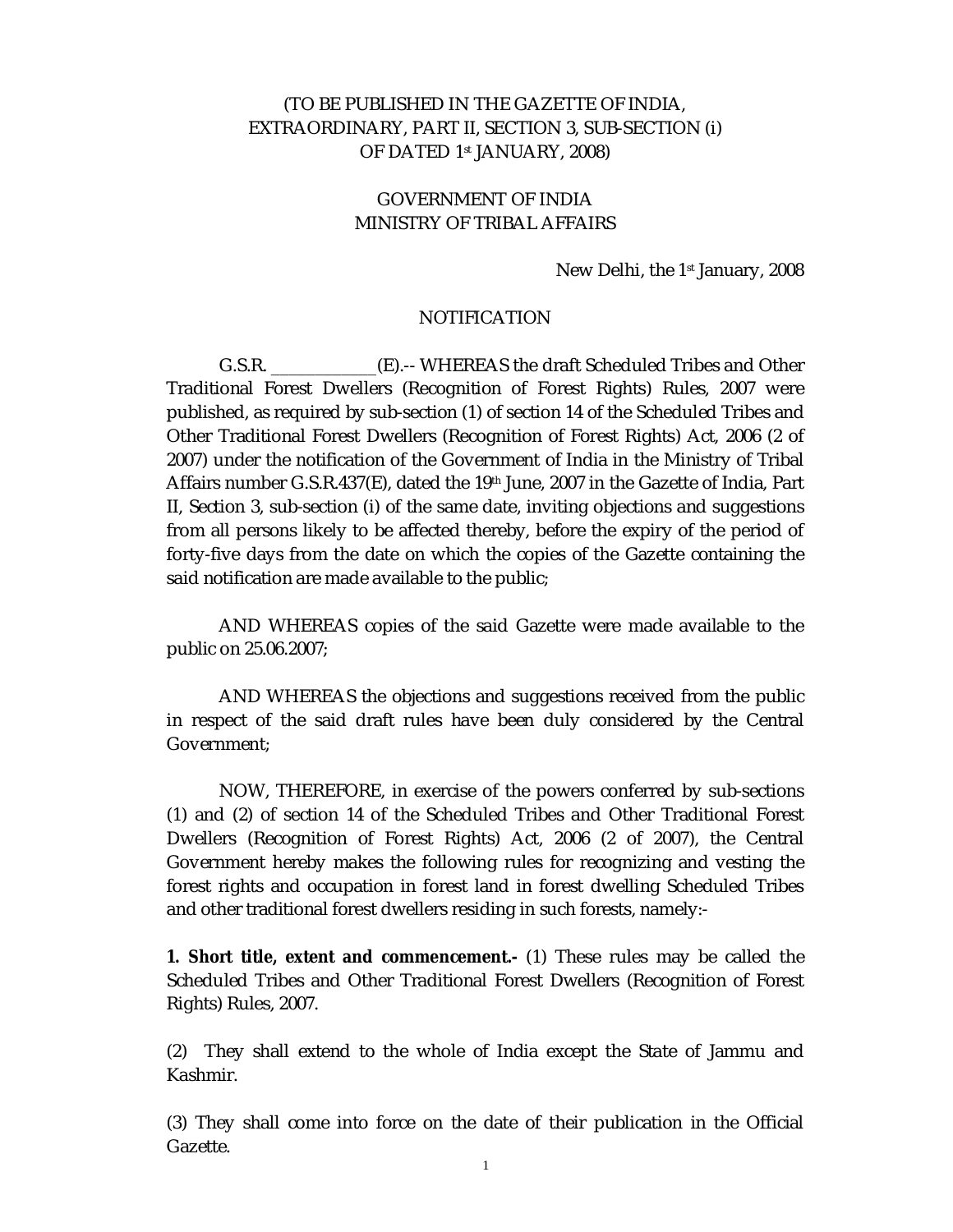**2. Definitions.**- (1) In these rules, unless the context otherwise requires,-

- (a) "Act" means the Scheduled Tribes and Other Traditional Forest Dwellers (Recognition of Forest Rights) Act, 2006 (2 of 2007);
- (b) "bonafide livelihood needs" means fulfillment of sustenance needs of self and family through production or sale of produce resulting from self-cultivation of forest land as provided under clauses (a), (c) and (d) of sub-section (1) of section 3 of the Act;
- (c) "claimant" means an individual, group of individuals, family or community making a claim for recognition and vesting of rights listed in the Act;
- (d) "disposal of minor forest produce" under clause (c) of sub-section (1) of section 3 of the Act shall include local level processing, value addition, transportation in forest area through head-loads, bicycle and handcarts for use of such produce or sale by the gatherer or the community for livelihood;
- (e) "Forest Rights Committee" means a committee constituted by the Gram Sabha under rule 3;
- (f) "section" means the section of the Act;
- (2) The words and expressions used and not defined in these rules but defined in the Act, shall have the meanings respectively assigned to them in the Act.

**3. Gram Sabha.-** (1) The Gram Sabhas shall be convened by the Gram Panchayat and in its first meeting it shall elect from amongst its members, a committee of not less than ten but not exceeding fifteen persons as members of the Forest Rights Committee, wherein at least one-third members shall be the Scheduled Tribes:

Provided that not less than one-third of such members shall be women:

 Provided further that where there are no Scheduled Tribes, at least onethird of such members shall be women.

(2) The Forest Rights Committee shall decide on a chairperson and a secretary and intimate it to the Sub-Divisional Level Committee.

(3) When a member of the Forest Rights Committee is also a claimant of individual forest right, he shall inform the Committee and shall not participate in the verification proceedings when his claim is considered.

**4. Functions of the Gram Sabha***.-* (1) The Gram Sabha shall -

- (a) initiate the process of determining the nature and extent of forest rights, receive and hear the claims relating thereto;
- (b) prepare a list of claimants of forests rights and maintain a register containing such details of claimants and their claims as the Central Government may by order determine;
- (c) pass a resolution on claims on forest rights after giving reasonable opportunity to interested persons and authorities concerned and forward the same to the Sub-Divisional Level Committee;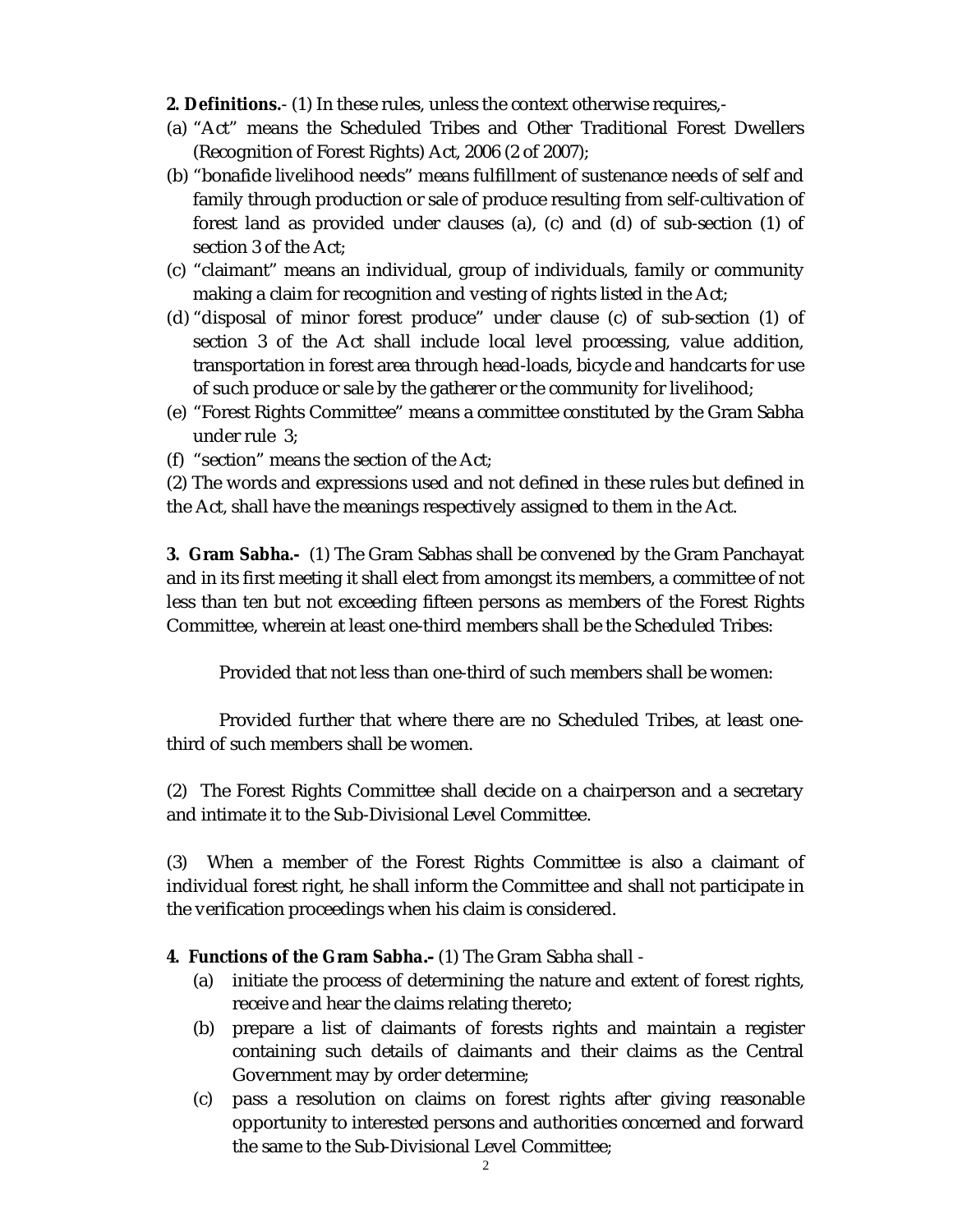- (d) consider resettlement packages under clause (e) of sub section (2) of section 4 of the Act and pass appropriate resolutions; and
- (e) constitute Committees for the protection of wildlife, forest and biodiversity, from amongst its members, in order to carry out the provisions of section 5 of the Act.

(2) The quorum of the Gram Sabha meeting shall be not less than two thirds of all members of such Gram Sabha:

 Provided that where there is a heterogeneous population of Scheduled Tribes and non Scheduled Tribes in any village, the members of the Scheduled Tribe, primitive tribal groups (PTGs) and pre-agricultural communities shall be adequately represented.

(3) The Gram Sabha shall be provided with the necessary assistance by the authorities in the State.

**5. Sub-Divisional Level Committee.-** The State Government shall constitute Sub-Divisional Level Committee with the following members, namely:-

(a) Sub-Divisional Officer or equivalent officer - Chairperson;

(b) Forest Officer in charge of a Sub-division or equivalent officer - member;

 (c) three members of the Block or Tehsil level Panchayats to be nominated by the District Panchayat of whom at least two shall be the Scheduled Tribes preferably those who are forest dwellers, or who belong to the primitive tribal groups and where there are no Scheduled Tribes, two members who are preferably other traditional forest dwellers, and one shall be a woman member; or in areas covered under the Sixth Schedule to the Constitution, three members nominated by the Autonomous District Council or Regional Council or other appropriate zonal level, of whom at least one shall be a woman member; and

 (d) an officer of the Tribal Welfare Department in-charge of the Sub-division or where such officer is not available the officer in-charge of the tribal affairs.

- **6. Functions of the Sub-Divisional Level Committee.-** The Sub-Divisional Level Committee (SDLC) shall -
	- (a) provide information to each Gram Sabha about their duties and duties of holder of forest rights and others towards protection of wildlife, forest and biodiversity with reference to critical flora and fauna which need to be conserved and protected ;
	- (b) provide forest and revenue maps and electoral rolls to the Gram Sabha or the Forest Rights Committee;
	- (c) collate all the resolutions of the concerned Gram Sabhas;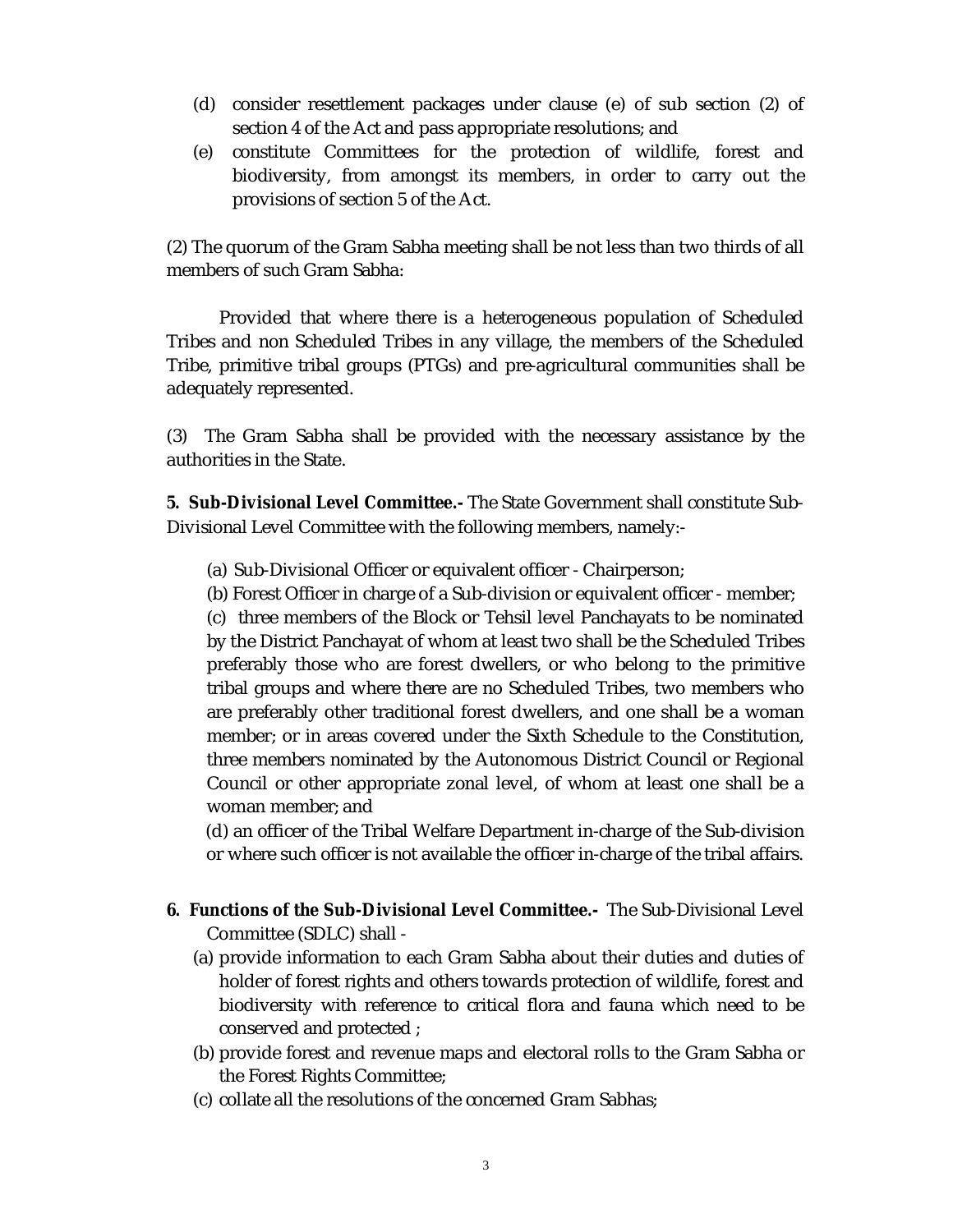- (d) consolidate maps and details provided by the Gram Sabhas;
- (e) examine the resolutions and the maps of the Gram Sabhas to ascertain the veracity of the claims;
- (f) hear and adjudicate disputes between Gram Sabhas on the nature and extent of any forest rights;
- (g) hear petitions from persons, including State agencies, aggrieved by the resolutions of the Gram Sabhas;
- (h) co-ordinate with other Sub-Divisional Level Committees for inter subdivisional claims ;
- (i) prepare block or tehsil-wise draft record of proposed forest rights after reconciliation of government records;
- (j) forward the claims with the draft record of proposed forest rights through the Sub-Divisional Officer to the District Level Committee for final decision;
- (k) raise awareness among forest dwellers about the objectives and procedures laid down under the Act and in the rules ;
- (l) ensure easy and free availability of proforma of claims to the claimants as provided in Annexure-I (Forms A & B) of these rules;
- (m) ensure that the Gram Sabha meetings are conducted in free, open and fair manner with requisite quorum.
- **7. District Level Committee***.-* The State Government shall constitute District Level Committee (DLC) with the following members, namely:-
	- (a) District Collector or Deputy Commissioner Chairperson;
	- (b) concerned Divisional Forest Officer or concerned Deputy Conservator of Forest - member;
	- (c) three members of the district panchayat to be nominated by the district panchayat, of whom at least two shall be the Scheduled Tribes preferably those who are forest dwellers, or who belong to members of the primitive tribal groups, and where there are no Scheduled Tribes, two members who are preferably other traditional forest dwellers, and one shall be a woman member; or in areas covered under the Sixth Schedule to the Constitution, three members nominated by the Autonomous District Council or Regional Council of whom at least one shall be a woman member; and
	- (d) an officer of the Tribal Welfare Department in-charge of the district or where such officer is not available, the officer in charge of the tribal affairs.
- **8. Functions of District Level Committee**.- The District Level Committee shall
	- (a) ensure that the requisite information under clause (b) of rule 6 has been provided to Gram Sabha or Forest Rights Committee;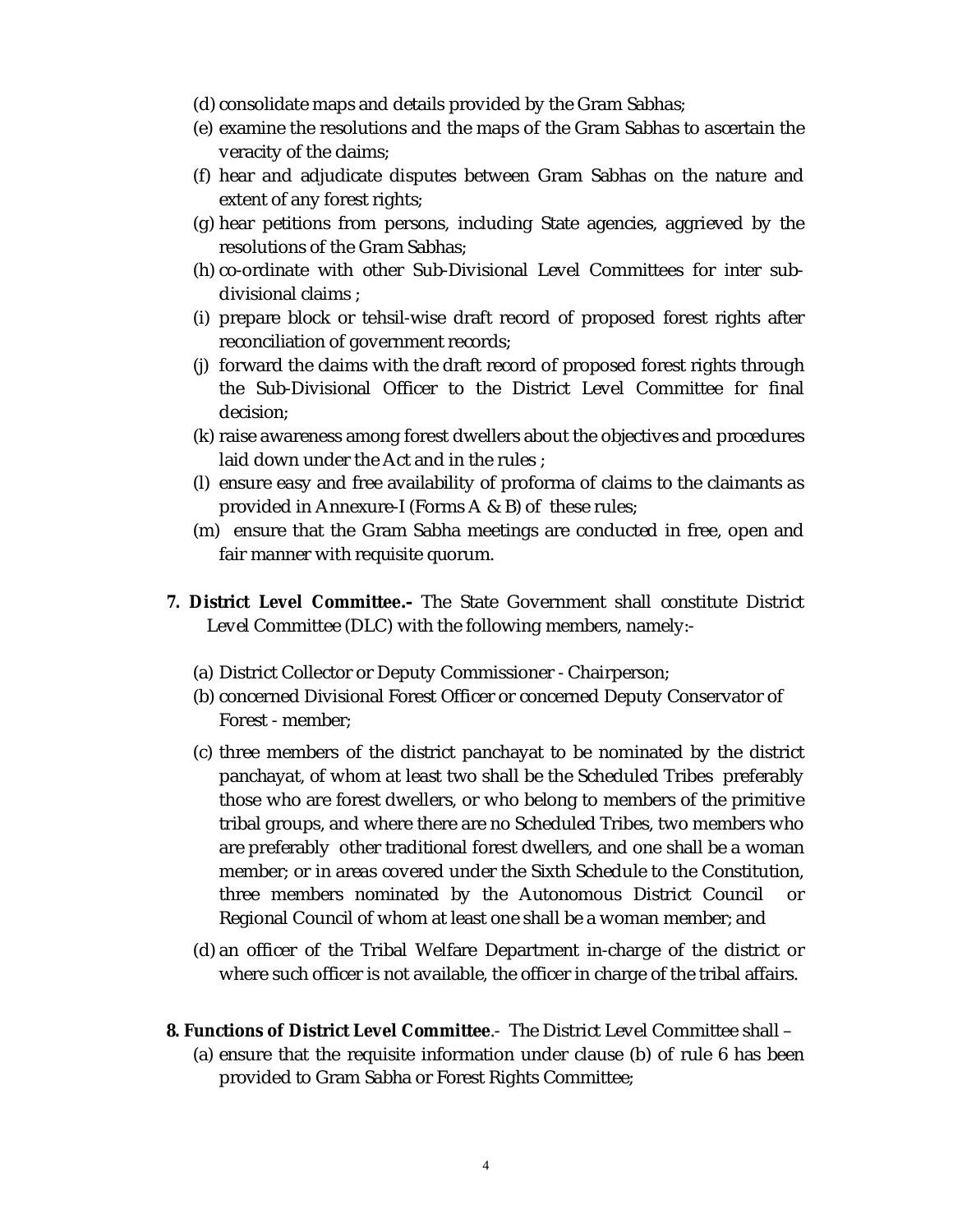- (b) examine whether all claims, especially those of primitive tribal groups, pastoralists and nomadic tribes, have been addressed keeping in mind the objectives of the Act;
- (c) consider and finally approve the claims and record of forest rights prepared by the Sub-Divisional Level Committee;
- (d) hear petitions from persons aggrieved by the orders of the Sub-Divisional Level Committee;
- (e) co-ordinate with other districts regarding inter-district claims;
- (f) issue directions for incorporation of the forest rights in the relevant government records including record of rights;
- (g) ensure publication of the record of forest rights as may be finalized; and
- (h) ensure that a certified copy of the record of forest rights and title under the Act, as specified in Annexures II & III to these rules, is provided to the concerned claimant and the Gram Sabha respectively ;

**9. State Level Monitoring Committee. -** The State Government shall constitute a State Level Monitoring Committee with the following members, namely:-

- (a) Chief Secretary Chairperson;
- (b) Secretary, Revenue Department member;
- (c) Secretary, Tribal or Social Welfare Department member;
- (d) Secretary, Forest Department member;
- (e) Secretary, Panchayati Raj member;
- (f) Principal Chief Conservator of Forests member;
- (g) three Scheduled Tribes member of the Tribes Advisory Council, to be nominated by the Chairperson of the Tribes Advisory Council and where there is no Tribes Advisory Council, three Scheduled Tribes members to be nominated by the State Government;
- (h) Commissioner, Tribal Welfare or equivalent who shall be the Member-Secretary.
- **10. Functions of the State Level Monitoring Committee.-** The State Level Monitoring Committee shall –
	- (a) devise criteria and indicators for monitoring the process of recognition and vesting of forest rights;
	- (b) monitor the process of recognition, verification and vesting of forest rights in the State;
	- (c) furnish a six monthly report on the process of recognition, verification and vesting of forest rights and submit to the nodal agency such returns and reports as may be called for by the nodal agency;
	- (d) on receipt of a notice as mentioned in section 8 of the Act, take appropriate actions against the concerned authorities under the Act;
	- (e) monitor resettlement under sub-section (2) of section 4 of the Act.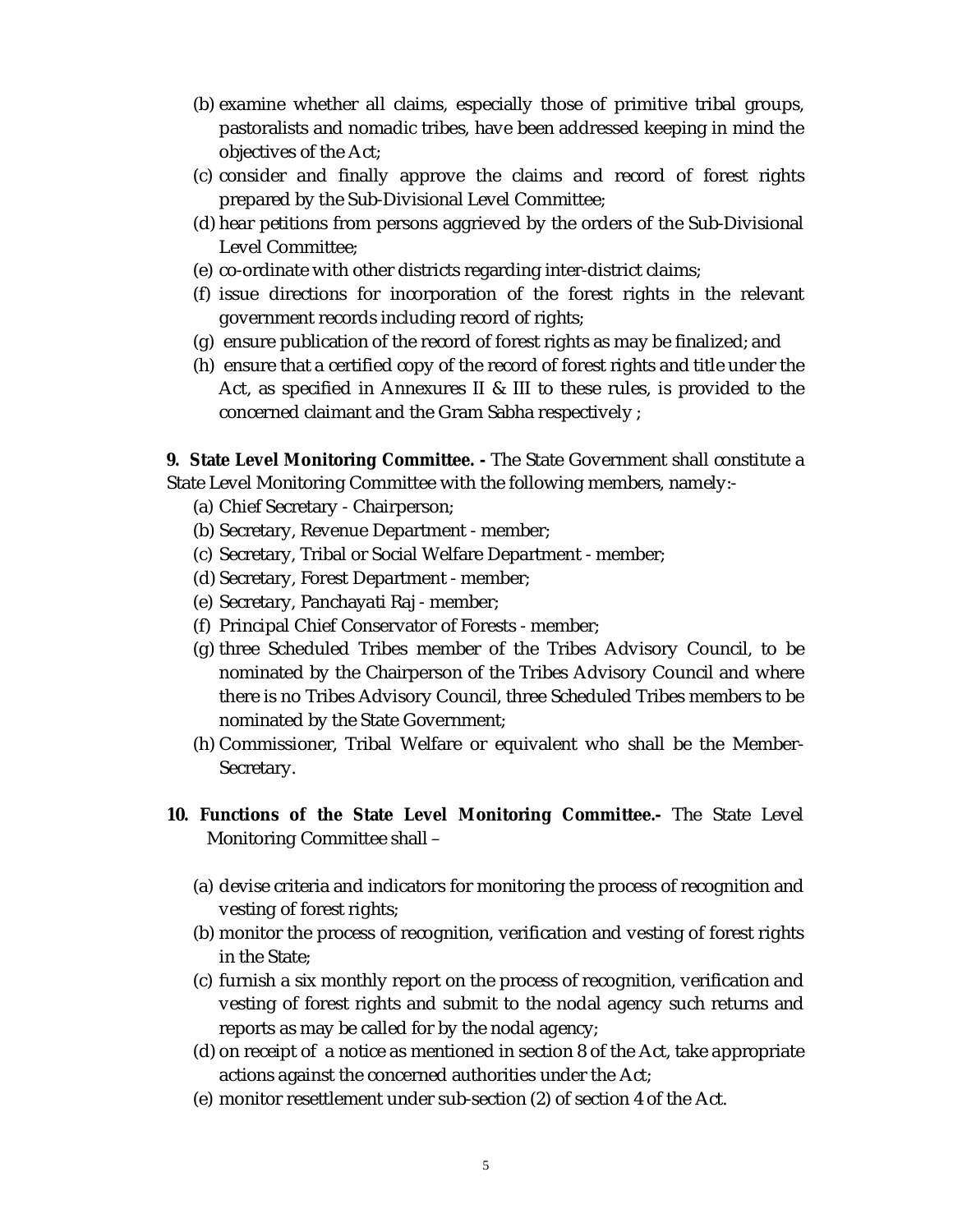**11. Procedure for filing, determination and verification of claims by the Gram Sabha.-** (1) The Gram Sabhas shall -

(a) call for claims and authorize the Forest Rights Committee to accept the claims in the Form as provided in Annexure-I of these rules and such claims shall be made within a period of three months from the date of such calling of claims along with at least two of the evidences mentioned in rule 13, shall be made within a period of three months:

 Provided that the Gram Sabha may, if consider necessary, extend such period of three months after recording the reasons thereof in writing.

(b) fix a date for initiating the process of determination of its community forest resource and intimate the same to the adjoining Gram Sabhas where there are substantial overlaps, and the Sub-Divisional Level Committee.

- (2) The Forest Rights Committee shall assist the Gram Sabha in its functions to
	- (i) receive, acknowledge and retain the claims in the specified form and evidence in support of such claims;
	- (ii) prepare the record of claims and evidence including maps;
	- (iii) prepare a list of claimants on forest rights;
	- (iv) verify claims as provided in these rules;
	- (v) present their findings on the nature and extent of the claim before the Gram Sabha for its consideration.

(3) Every claim received shall be duly acknowledged in writing by the Forest Rights Committee.

(4) The Forest Rights Committee shall also prepare the claims on behalf of Gram Sabha for community forest rights in Form B as provided in Annexure I of these Rules.

(5) The Gram Sabha shall on receipt of the findings under clause (v) of sub-rule (2), meet with prior notice, to consider the findings of the Forest Rights Committee, pass appropriate resolutions, and shall forward the same to the Sub-Divisional Level Committee.

(6) The Secretary of Gram Panchayat will also act as Secretary to the Gram Sabhas in discharge of its functions.

**12. Process of verifying claims by Forest Rights Committee.-** (1) The Forest Rights Committee shall, after due intimation to the concerned claimant and the Forest Department –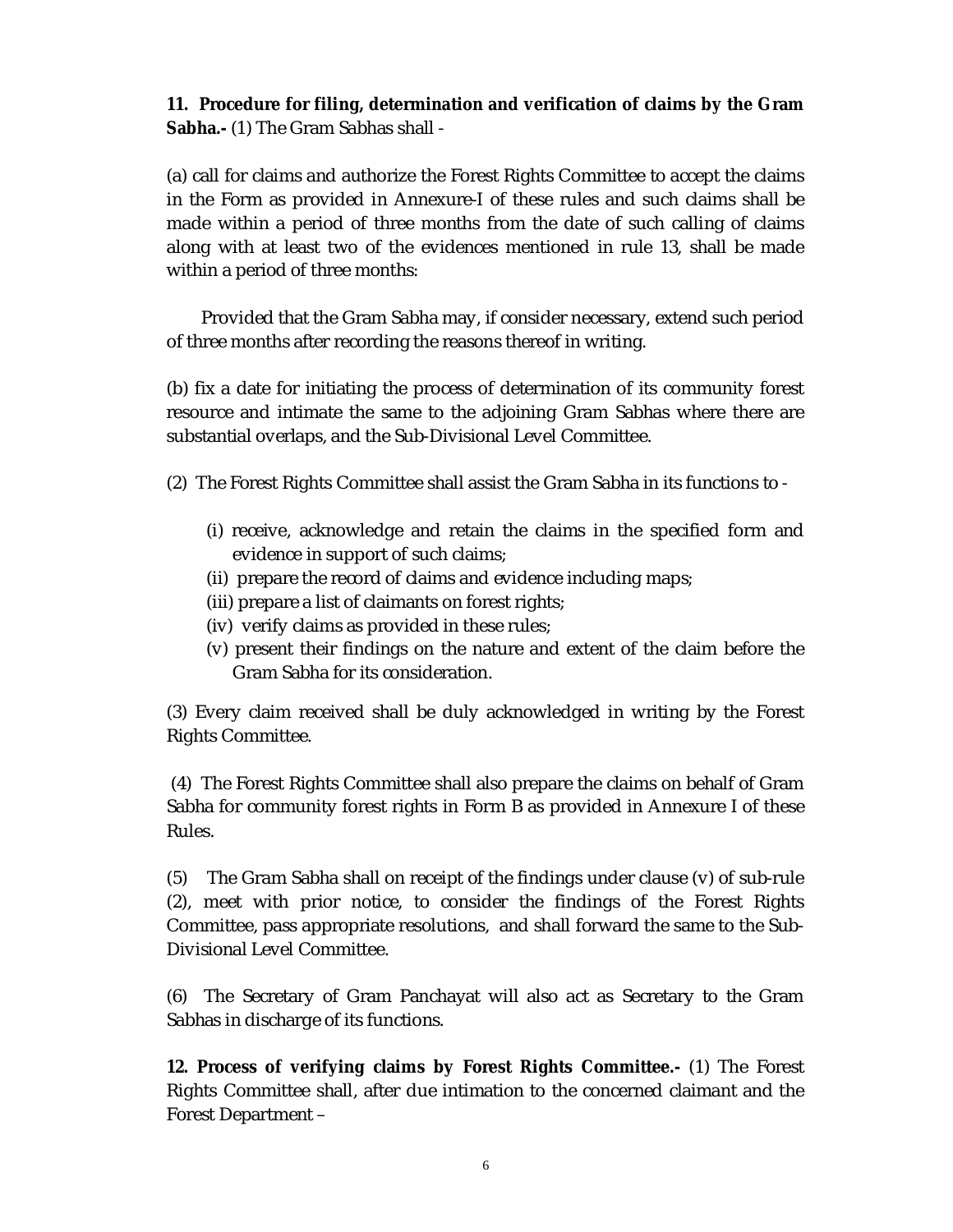- (a) visit the site and physically verify the nature and extent of the claim and evidence on the site;
- (b) receive any further evidence or record from the claimant and witnesses;
- (c) ensure that the claim from pastoralists and nomadic tribes for determination of their rights, which may either be through individual members, the community or traditional community institution, are verified at a time when such individuals, communities or their representatives are present;
- (d) ensure that the claim from member of a primitive tribal group or preagricultural community for determination of their rights to habitat, which may either be through their community or traditional community institution, are verified when such communities or their representatives are present; and
- (e) prepare a map delineating the area of each claim indicating recognizable landmarks.

(2) The Forest Rights Committee shall then record its findings on the claim and present the same to the Gram Sabha for its consideration.

(3) If there are conflicting claims in respect of the traditional or customary boundaries of another village or if a forest area is used by more than one Gram Sabha, the Forest Rights Committees of the respective Gram Sabhas shall meet jointly to consider the nature of enjoyment of such claims and submit the findings to the respective Gram Sabhas in writing:

Provided that if the Gram Sabhas are not able to resolve the conflicting claims, it shall be referred by the Gram Sabha to the Sub-Divisional Level Committee for its resolution.

(4) On a written request of the Gram Sabha or the Forest Rights Committee for information, records or documents, the concerned authorities shall provide an authenticated copy of the same to the Gram Sabha or Forest Rights Committee, as the case may be, and facilitate its clarification, if required, through an authorised officer .

**13. Evidence for determination of forest rights.-** (1) The evidence for recognition and vesting of forest rights shall, inter alia, include -

(a) public documents, Government records such as Gazetteers, Census, survey and settlement reports, maps, satellite imagery, working plans, management plans, micro-plans, forest enquiry reports, other forest records, record of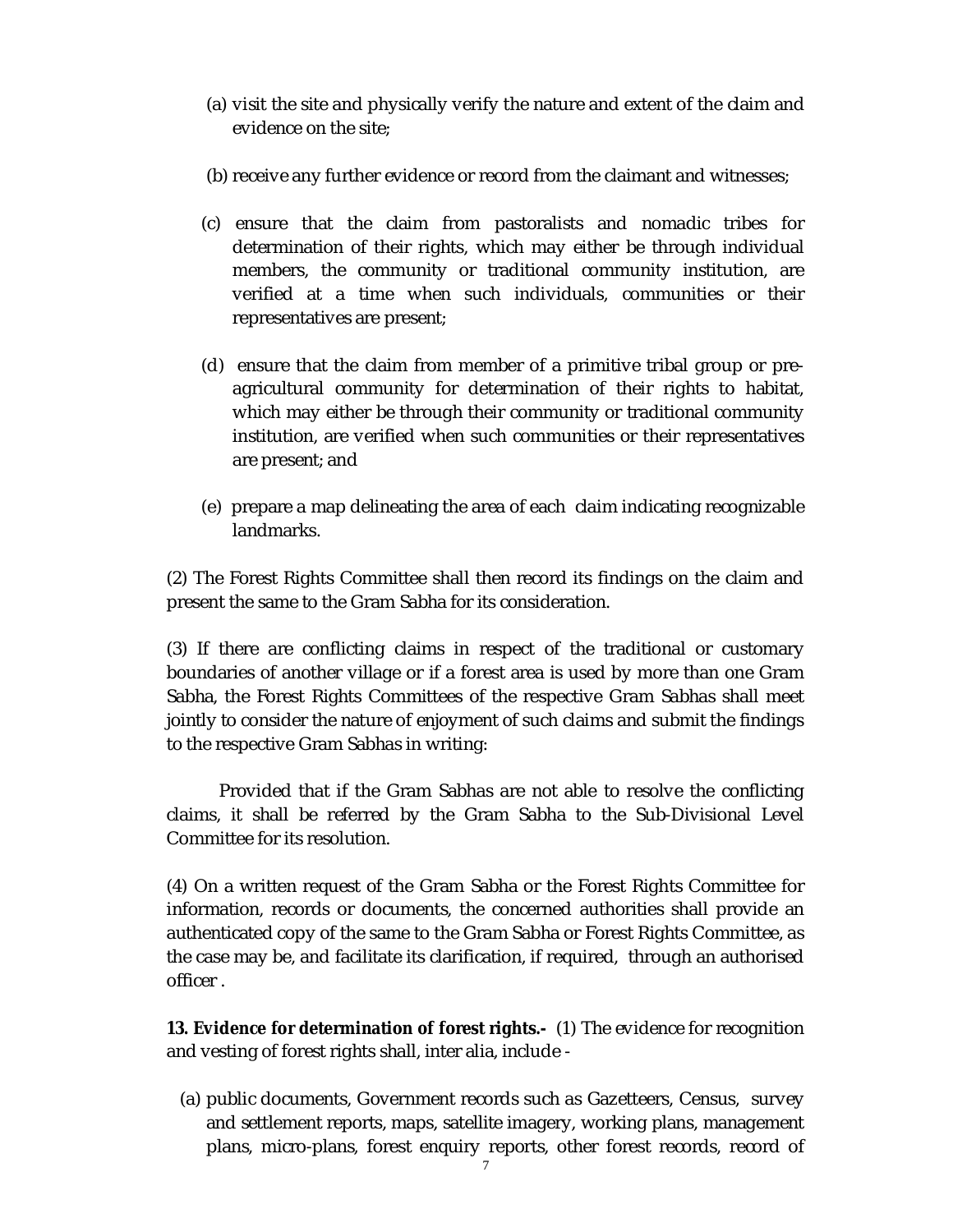rights by whatever name called, *pattas* or leases , reports of committees and commissions constituted by the Government, Government orders, notifications, circulars, resolutions;

- (b) Government authorised documents such as voter identity card, ration card, passport, house tax receipts, domicile certificates;
- (c) physical attributes such as house, huts and permanent improvements made to land including levelling, bunds, check dams and the like;
- (d) quasi-judicial and judicial records including court orders and judgments;
- (e) research studies, documentation of customs and traditions that illustrate the enjoyment of any forest rights and having the force of customary law, by reputed institutions, such as Anthropological Survey of India;
- (f) any record including maps, record of rights, privileges, concessions, favours, from erstwhile princely States or provinces or other such intermediaries;
- (g) traditional structures establishing antiquity such as wells, burial grounds, sacred places;
- (h) genealogy tracing ancestry to individuals mentioned in earlier land records or recognized as having been legitimate resident of the village at an earlier period of time;
- (i) statement of elders other than claimants, reduced in writing.
- (2) An evidence for Community Forest Rights shall, inter alia, include
	- (a) community rights such as *nistar* by whatever name called;
	- (b) traditional grazing grounds; areas for collection of roots and tubers, fodder, wild edible fruits and other minor forest produce; fishing grounds; irrigation systems; sources of water for human or livestock use, medicinal plant collection territories of herbal practitioners;
	- (c) remnants of structures built by the local community, sacred trees, groves and ponds or riverine areas, burial or cremation grounds;

(3) The Gram Sabha, the Sub-Divisional Level Committee and the District Level Committee shall consider more than one of the above-mentioned evidences in determining the forest rights.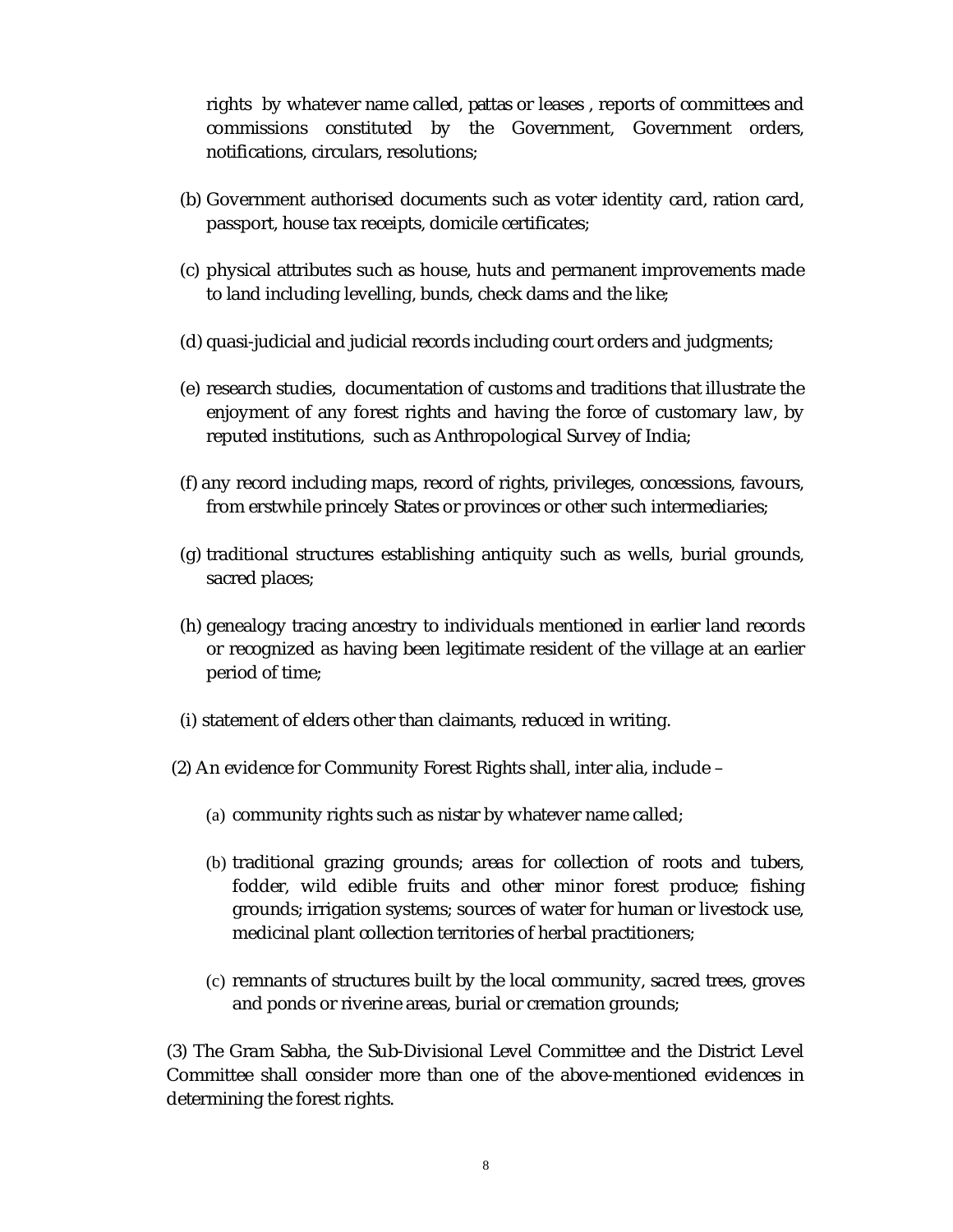**14. Petitions to Sub-Divisional Level Committee.-** (1) Any person aggrieved by the resolution of the Gram Sabha may within a period of sixty days from the date of the resolution file a petition to the Sub-Divisional Level Committee .

(2) The Sub-Divisional Level Committee shall fix a date for the hearing and intimate the petitioner and the concerned Gram Sabha in writing as well as through a notice at a convenient public place in the village of the petitioner at least fifteen days prior to the date fixed for the hearing.

(3) The Sub-Divisional Level Committee may either allow or reject or refer the petition to concerned Gram Sabha for its reconsideration.

(4) After receipt of such reference, the Gram Sabha shall meet within a period of thirty days, hear the petitioner, pass a resolution on that reference and forward the same to the Sub-Divisional Level Committee.

(5) The Sub-Divisional Level Committee shall consider the resolution of the Gram Sabha and pass appropriate orders, either accepting or rejecting the petition.

(6) Without prejudice to the pending petitions, Sub-Divisional Level Committee shall examine and collate the records of forest rights of the other claimants and submit the same through the concerned Sub-Divisional Officer to the District Level Committee.

(7) In case of a dispute between two or more Gram Sabhas and on an application of any of the Gram Sabhas or the Sub-Divisional Level Committee on its own, shall call for a joint meeting of the concerned Gram Sabhas with a view to resolving the dispute and if no mutually agreed solution can be reached within a period of thirty days, the Sub-Divisional Level Committee shall decide the dispute after hearing the concerned Gram Sabhas and pass appropriate orders.

 **15. Petitions to District Level Committee.-** (1) Any person aggrieved by the decision of the Sub-Divisional Level Committee may within a period of sixty days from the date of the decision of the Sub-Divisional Level Committee file a petition to the District Level Committee.

(2) The District Level Committee shall fix a date for the hearing and intimate the petitioner and the concerned Sub-Divisional Level Committee in writing as well as through a notice at a convenient public place in the village of the petitioner at least fifteen days prior to the date fixed for the hearing.

(3) The District Level Committee may either allow or reject or refer the petition to concerned Sub-Divisional Level Committee for its reconsideration.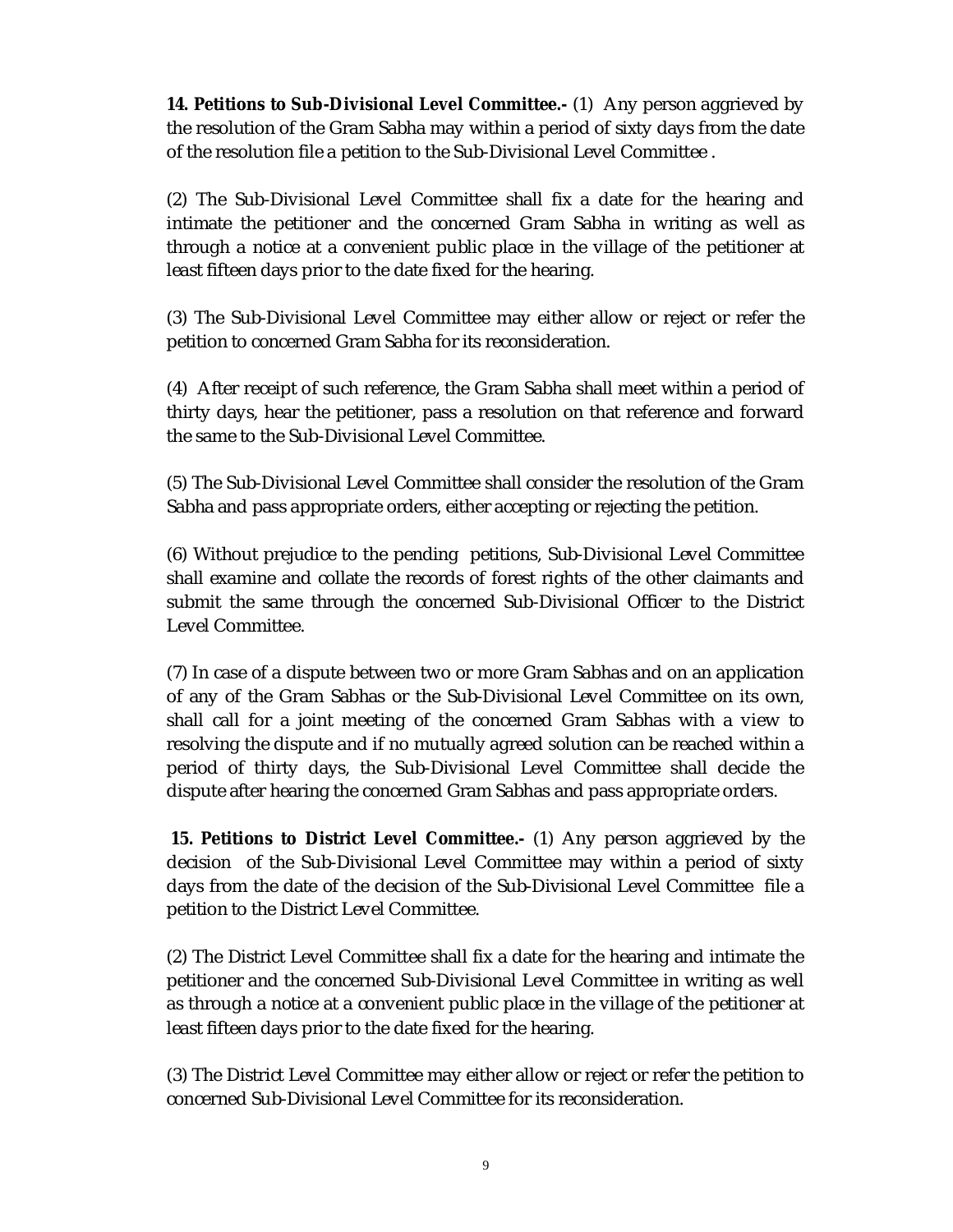(4) After receipt of such reference, the Sub-Divisional Level Committee shall hear the petitioner and the Gram Sabha and take a decision on that reference and intimate the same to the District Level Committee.

(5) The District Level Committee shall then consider the petition and pass appropriate orders, either accepting or rejecting the petition.

(6) The District Level Committee shall send the record of forest rights of the claimant or claimants to the District Collector or District Commissioner for necessary correction in the records of the Government.

(7) In case there is a discrepancy between orders of two or more Sub-Divisional Level Committees, the District Level Committee on its own, shall call for a joint meeting of the concerned Sub-Divisional Level Committees with a view to reconcile the differences and if no mutually agreed solution can be reached, the District Level Committee shall adjudicate the dispute after hearing the concerned Sub-Divisional Level Committees and pass appropriate orders.

Jula

**Dr. Bachittar Singh,** Joint Secretary [ F. No.17014/ 02/ 2007–PC&V (Vol.VII) ]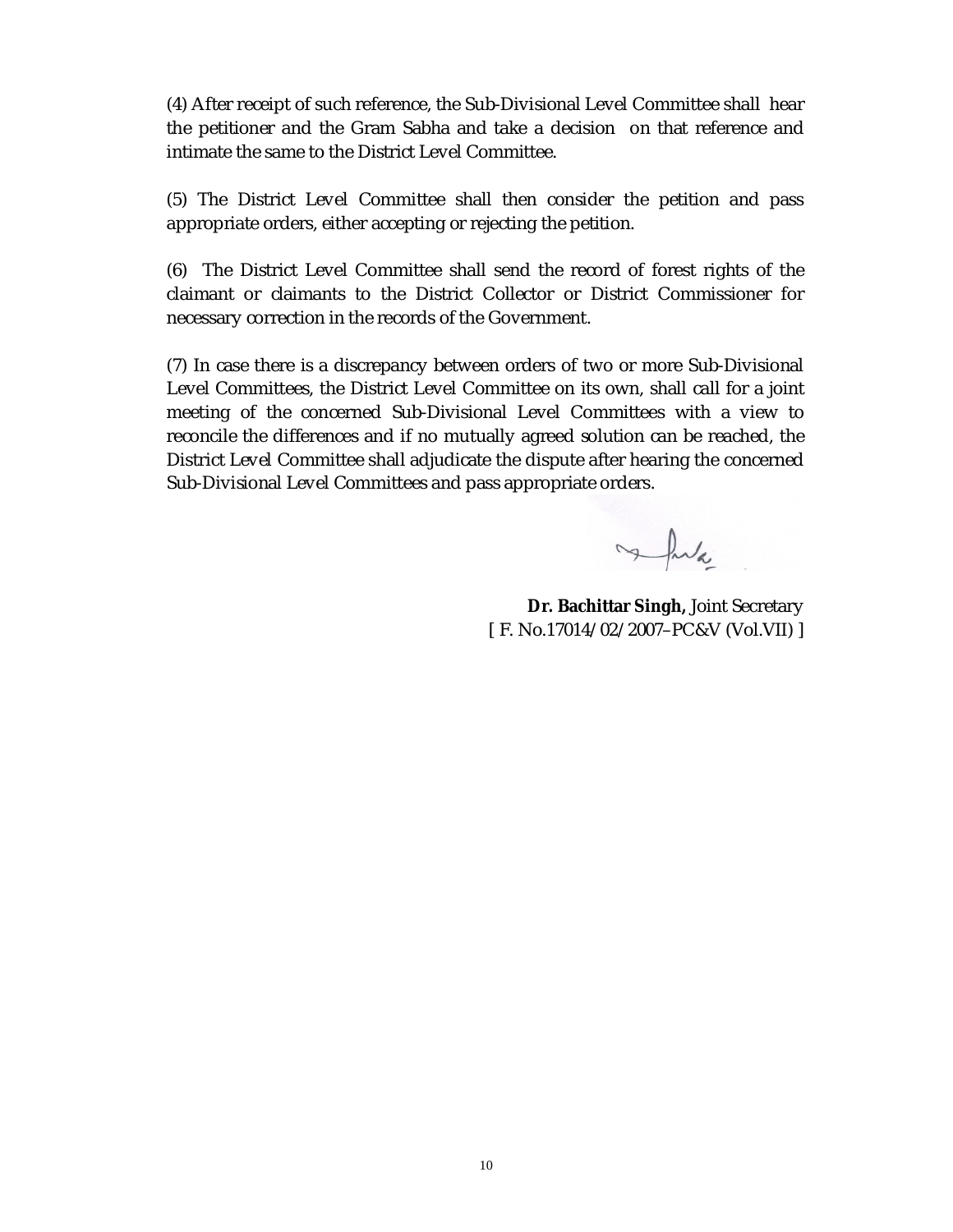# **ANNEXURE - I**

### **[See rule 6(l)]**

## **FORM – A**

# **CLAIM FORM FOR RIGHTS TO FOREST LAND**

## **[See rule 11(1)(a)]**

- 1. Name of the claimant (s):
- 2. Name of the spouse
- 3. Name of father/ mother
- 4. Address:
- 5. Village:
- 6. Gram Panchayat:
- 7. Tehsil/ Taluka:
- 8. District:
- 9. (a) Scheduled Tribe : Yes/ No (Attach authenticated copy of Certificate)
	- (b) Other Traditional Forest Dweller: Yes/ No
		- If a spouse is a Scheduled Tribe (attach authenticated copy of certificate)
- 10. Name of other members in the family with age:
	- (including children and adult dependents)

### Nature of claim on land:

- 1. Extent of forest land occupied a) for habitation b) for self-cultivation, if any:
- (See Section 3(1)(a) of the Act) 2. disputed lands if any: (See Section 3(1)(f) of the Act)
- 3. Pattas/ leases/ grants, if any: (See Section 3(1)(g) of the Act)
- 4. Land for *in situ* rehabilitation or alternative land, if any: (See Section 3(1)(m) of the Act)
- 5. Land from where displaced without land compensation: (See Section 4(8) of the Act)
- 6. Extent of land in forest villages, if any: (See Section 3(1)(h) of the Act)
- 7. Any other traditional right, if any: (See Section 3(1)(l) of the Act)
- 8. Evidence in support: (See Rule 13)
- 9. Any other information:

Signature/ Thumb Impression of the Claimant(s):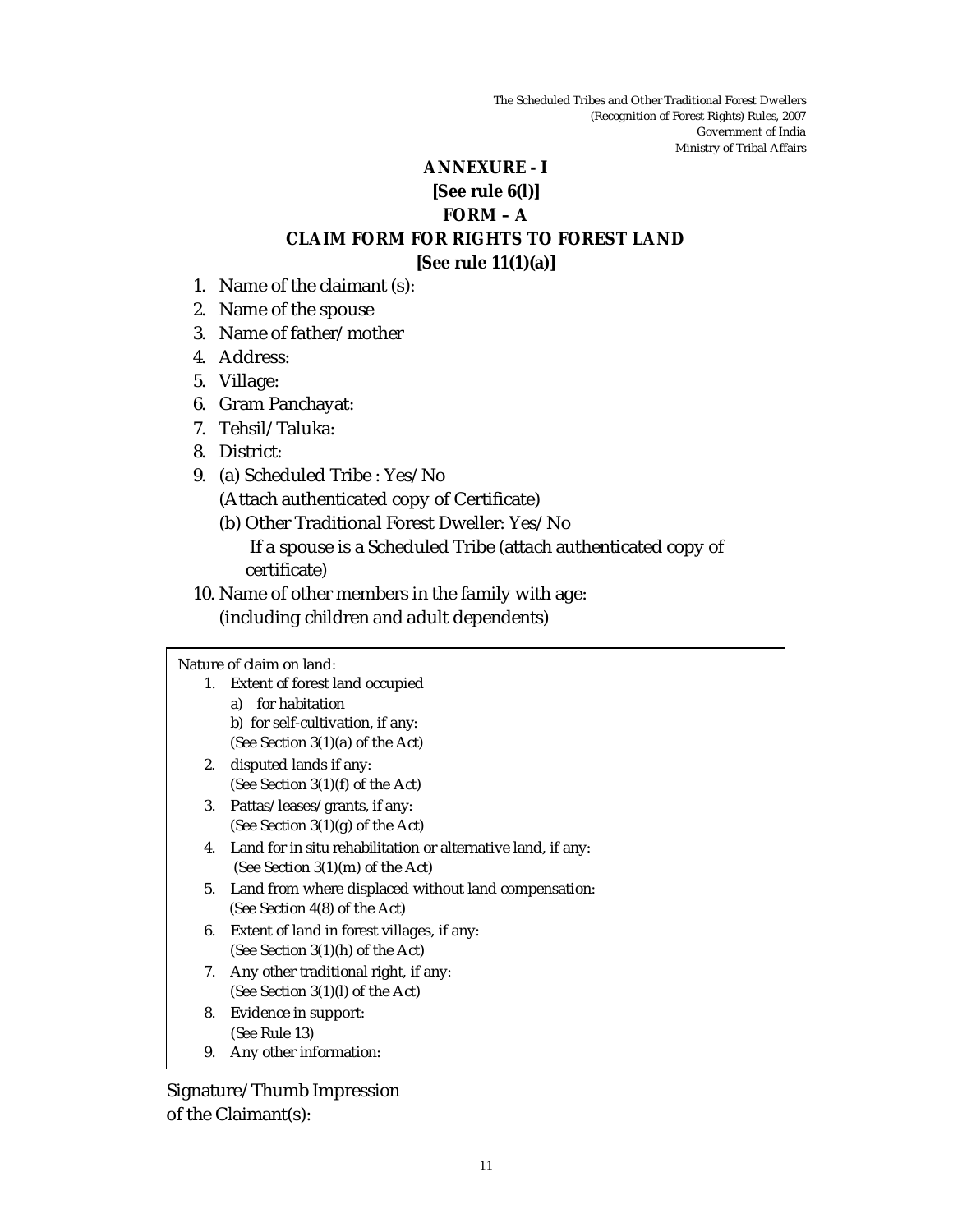### **FORM – B**

## **CLAIM FORM FOR COMMUNITY RIGHTS [See rule 11(1)(a) and (4)]**

- 1. Name of the claimant(s):
	- a. FDST community: Yes/ No
	- b. OTFD community: Yes/ No
- 2. Village:
- 3. Gram Panchayat:
- 4. Tehsil/ Taluka:
- 5. District:

1. Community rights such as *nistar*, if any: (See Section 3(1)(b) of the Act)

2. Rights over minor forest produce, if any: (See Section 3(1)(c) of the Act)

3. Community rights

Nature of community rights enjoyed:

- a. uses or entitlements (fish, water bodies), if any:
- b. Grazing, if any
- c. Traditional resource access for nomadic and pastoralist, if any: (See Section 3(1)(g) of the Act)
- 4. Community tenures of habitat and habitation for PTGs and pre-agricultural communities, if any: (See Section 3(1)(e) of the Act)
- 5. Right to access biodiversity, intellectual property and traditional knowledge, if any: (See Section 3 (1)(k) of the Act)
- 6. Other traditional right, if any: (See Section 3(1)(l) of the Act)
- 7. Evidence in support: (See Rule 13)
- 8. Any other information:

Signature/ Thumb Impression of the Claimant (s):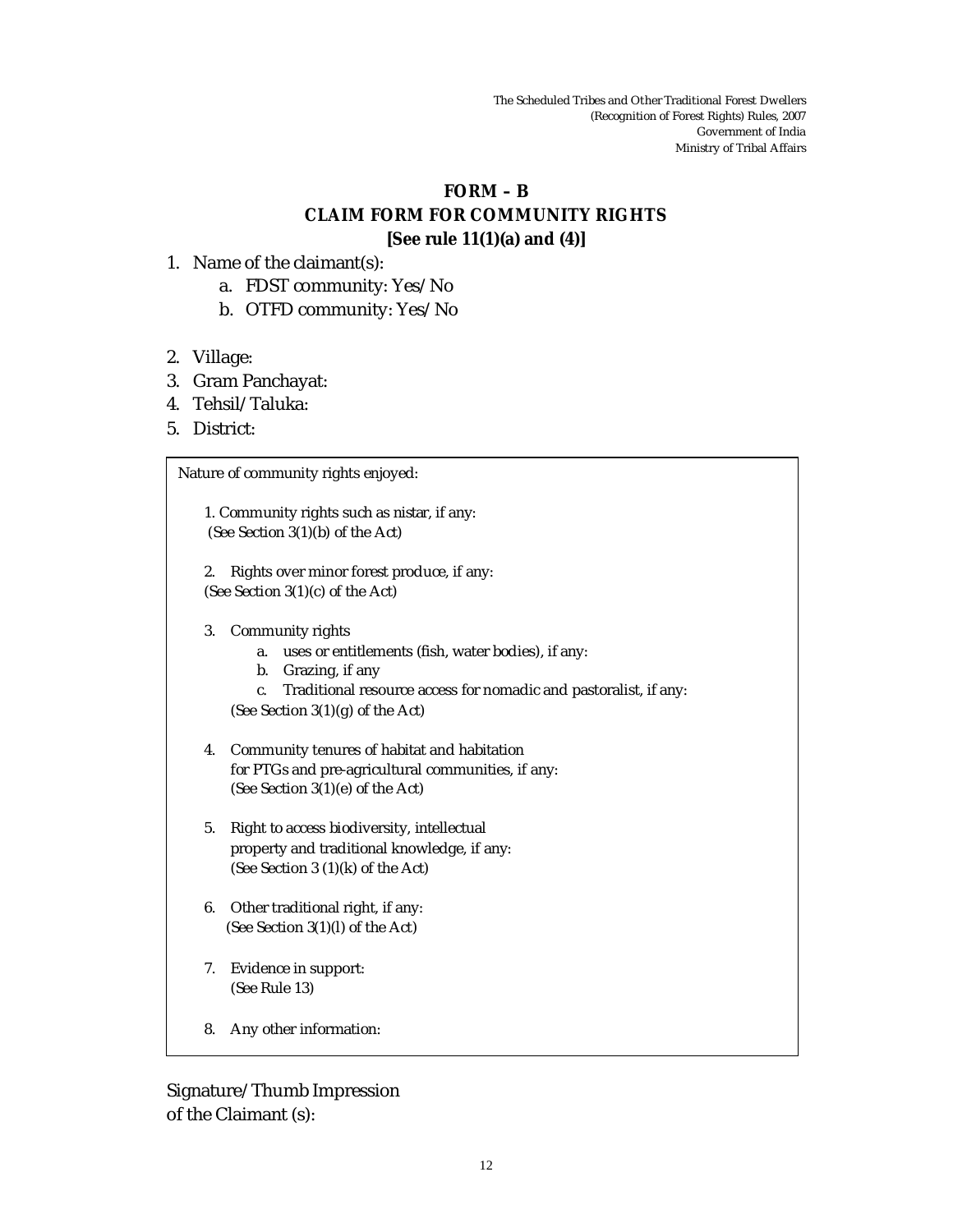# **ANNEXURE – II [See rule 8(h)] TITLE FOR FOREST LAND UNDER OCCUPATION**

- 1. Name(s) of holder (s) of forest rights (including spouse):
- 2. Name of the father/ mother:
- 3. Name of dependents:
- 4. Address:
- 5. Village/gram sabha:
- 6. Gram Panchayat:
- 7. Tehsil/ Taluka:
- 8. District:
- 9. Whether Scheduled Tribe or Other Traditional Forest Dweller
- 10. Area:
- 11. Description of boundaries by prominent landmarks including khasra/ compartment No:

This title is heritable, but not alienable or transferable under sub section (4) of section 4 of the Act.

We, the undersigned, hereby, for and on behalf of the Government of (Name of the State)…………affix our signatures to confirm the above forest right.

 **Divisional Forest Officer/ Deputy Conservator of Forests**

 **District Tribal Welfare Officer**

**District Collector/ Deputy Commissioner**